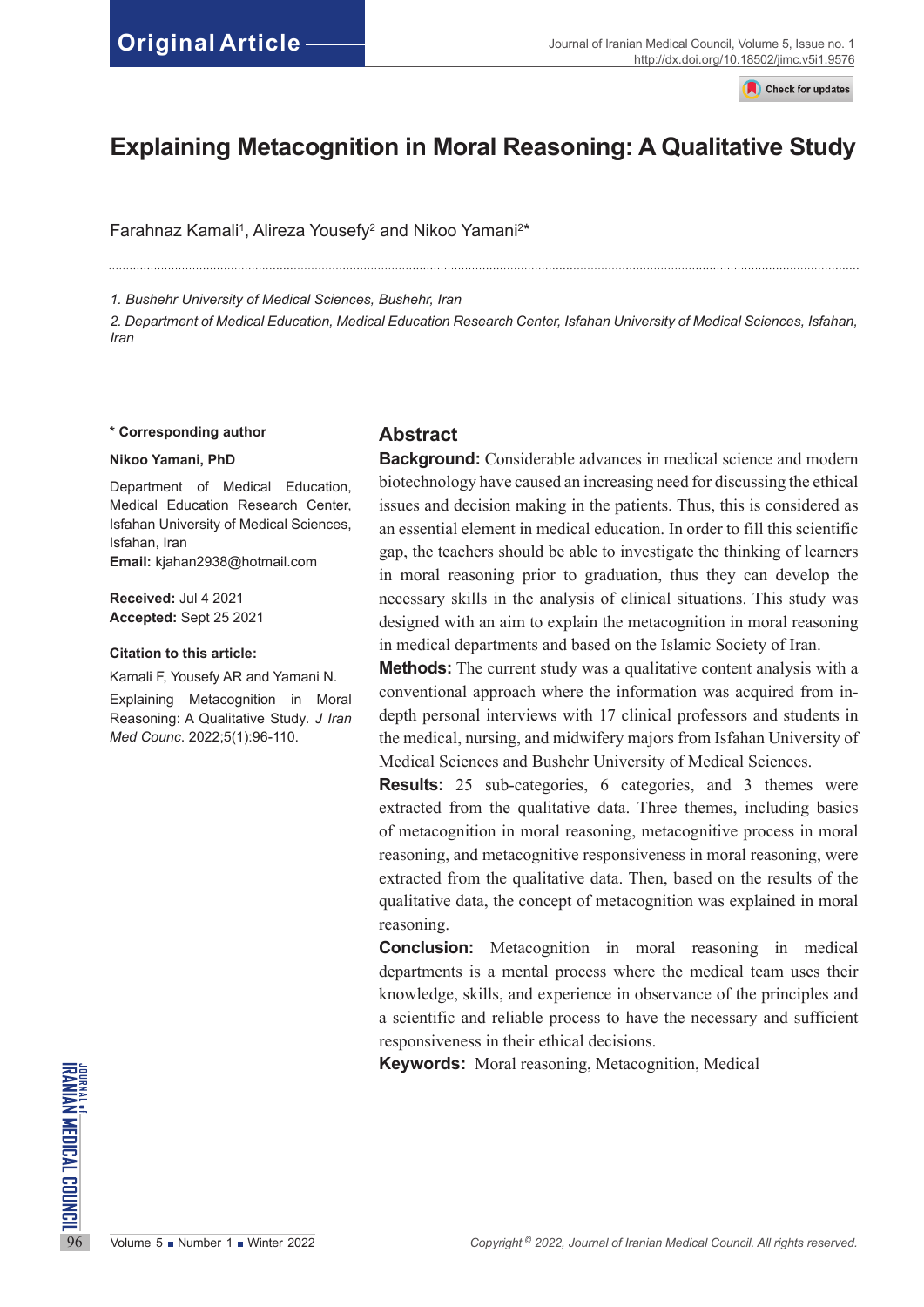## **Introduction**

In the competitive and progressive society of the present century, the ethical decision-making skills and critical thinking play a key role to shape the society  $(1,2)$ .

Paul and Elder believe that the ethical judgment and decision-making are the necessary skills for living and building a society based on ethics (3). Although it is essential to observe ethics in decision making in all occupations, it is more important in the medical disciplines given its impact on the patients' recovery (4). Kollemort *et al* also consider ethics as a significant part of clinical decisions and assert that the ethics lead to value judgment, consideration of decision-making outcomes, and acceptable strategies with regard to norms and ethical rules (5-8). Although the development of technology helps the observance of ethics in moral reasoning in the medicine, observance of ethical aspects requires the knowledge and specific technical capabilities and is one of the necessary skills along with other scientific abilities in the medical team (9).

Today, the traditional approaches based on guidelines are inefficient and the observance of nursing ethics has become more complex and difficult. Meanwhile, in performing clinical work, people who cannot merge these norms and personal values, are suffering from ethical-related stress and insufficiency in patient care and are in a state of uncertainty (7,10).

In medicine, solving ethical puzzles might fail to be achieved without acquiring the necessary skills (11). In moral decision-making and reasoning, thinking strategies completely depend on the individual and are defined as the black box. In the meantime, the concept of metacognition is the awareness and organization of the thought process that helps an individual in planning, learning, and problem solving, with the institutionalization of thinking (1). The questions such as what or how and to what extent an individual knows about knowledge make us aware of the concept of metacognition (1,12).

of the concept of metacognition (1,12). work that can be strengthened to provide more<br>
On the other hand, the society's expectations of effective care and treatment.<br>
medical jobs made the teachers become interested in In On the other hand, the society's expectations of medical jobs made the teachers become interested in comprehensive and complete teaching of skills and medical decision-making and pay more attention to training of virtuous people in the field of health who are capable of analyzing the puzzles and

moral dilemmas (13-15). The progress of students' ethical and professional levels have taken place in the classroom and the training in ethical codes is not enough; therefore, in order to fill this scientific gap, teachers should be able to evaluate the ability of students' moral reasoning before graduation to develop the necessary skills in analyzing clinical situations. The advantage of knowledge and acquisition of moral experience in students is to be the basis for optimizing education, reasoning, and moral behavior in students (16).

Experts have many disagreements regarding the goals of education in the medical ethics, teaching-learning method, consequences measured in assessment, and place of moral reasoning (17), but the necessity of focusing on the acquired factors is emphasized by all (18). Eckles *et al* assert that training of virtuous physicians is the ultimate goal for medical ethics, but some professors prefer a curriculum based on teaching ethical skills and capability of choosing practical solutions to a virtuous physician-based curriculum (13).

At present, the teaching and evaluation methods of moral reasoning are often based on Kohlberg's approach, which are conducted with designing puzzles and making the learner encounter with the real and unreal problems. In these methods, the people's skills are placed on a spectrum, from abstract to conservative, and scoring is performed according to the viewpoints of experts and observing the legal aspects of the work (17,19-23).

The arguments are evaluated based on providing answers to a number of puzzles and less attention is paid to the factors affecting the choice of ethical method (24).

Since the process of thinking and metacognition can be effective in reasoning and decision making, there is a risk that sometimes inappropriate decisions might cause irreparable damage to patients. Therefore, ethical reasoning skills are essential skills in clinical work that can be strengthened to provide more effective care and treatment.

In a review study of nurses' moral reasoning tools, Ducket stated that the using these tools would list the decision-making strategies in different individuals, but the way of thinking and ethical aspects are not clear (25,26).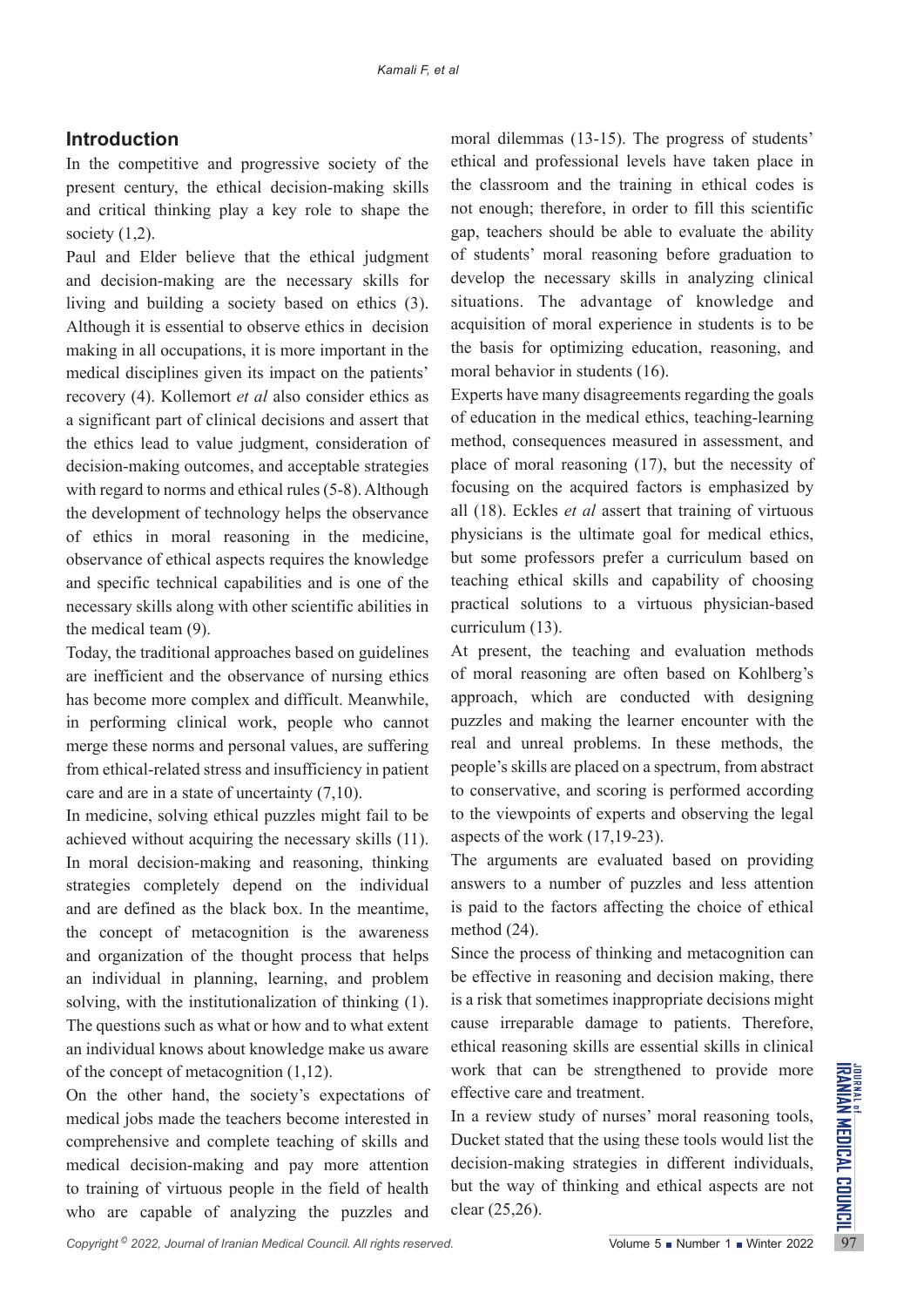A few studies that are related to the subject of moral reasoning have examined the responsiveness of people to medical scenarios in a quantitative manner and the thoughts of people have not been investigated. However, since many experiences, perceptions, and ideas cannot be quantified, the qualitative research methods provide an in-depth understanding of human phenomena and experiences (27). On the other hand, having sufficient information is necessary for any planning, thus, studying metacognitive process in the moral reasoning in the learners of the medical disciplines seems essential to provide the possibility of choosing a proper curriculum and effective educational methods. Therefore, in the present study, the qualitative method was used as an appropriate method to explain metacognition in moral reasoning in medical groups to find a deep understanding of people's thoughts in clinical situations along with ethical issues.

## **Materials and Methods**

Based on the aim of the study, which was to explain the metacognition in the moral reasoning in the medical group, the qualitative content analysis method with a conventional approach was used. The qualitative content analysis provides an opportunity to interpret the authenticity and validity of data in a subjective but scientific manner (28,29).

The participants of the present study were clinical professors and students from Isfahan University of Medical Sciences and Bushehr University of Medical Sciences who have a history of attending clinical settings and making clinical decisions for patients. Since the objective was to achieve a wide range of views and opinions, targeted sampling with maximum diversity was performed (30). Samples were selected with different characteristics in terms of age, gender, work experience, and field of study (Table 1).

Semi-structured individual interviews with required flexibility for deep inference in qualitative research were used for data collection. The interview began with an open question. The questions were based on their thoughts regarding ethical issues in clinical situations, and then the follow-up questions were asked to achieve more information and clarification. The participants' responses guided and determined these questions. The interviews took place in a quiet place and lasted 40-90 minutes. The analysis started from the first interview and continued until the data saturation. Data saturation refers to a state where no

| <b>No. Participant</b>                                                                   | <b>Work experience</b> | <b>Specialty</b>    | <b>Education</b> | Age |
|------------------------------------------------------------------------------------------|------------------------|---------------------|------------------|-----|
| $\overline{1}$                                                                           | 15                     | Midwifery           | <b>Master</b>    | 35  |
| $\overline{2}$                                                                           | 20                     | Oncology            | Specialist       | 52  |
| 3                                                                                        | 3                      | Gynecology          | Specialist       | 32  |
| $\overline{4}$                                                                           | $\overline{7}$         | Infectious          | Specialist       | 32  |
| 5                                                                                        | 20                     | Rheumatology        | Specialist       | 55  |
| 6                                                                                        | 5                      | Nephrology          | Specialist       | 30  |
| 7                                                                                        | 15                     | <b>Nursing</b>      | Master           | 48  |
| 8                                                                                        | 23                     | Reproductive health | PhD              | 47  |
| 9                                                                                        | 35                     | Pediatric           | Specialist       | 65  |
| 10                                                                                       | 12                     | Cardiologist        | Specialist       | 35  |
| 11                                                                                       | 26                     | Nuclear medicine    | Specialist       | 50  |
| 12                                                                                       | 30                     | Nephrology          | Specialist       | 53  |
| 13                                                                                       | 4                      | Surgery             | Residency        | 33  |
| 14                                                                                       | 30                     | Gastroenterologist  | Specialist       | 55  |
| 15                                                                                       | 3                      | Reproductive health | PhD              | 29  |
| 16                                                                                       | 22                     | Reproductive health | PhD              | 49  |
| 17                                                                                       | 16                     | Emergency           | Specialist       | 49  |
| <b>JONAL MEDICAL COUNCIL</b><br>IRANIAN MEDICAL COUNCIL<br>Volume 5 Number 1 Winter 2022 |                        |                     |                  |     |

**Table 1.** The Participants' Information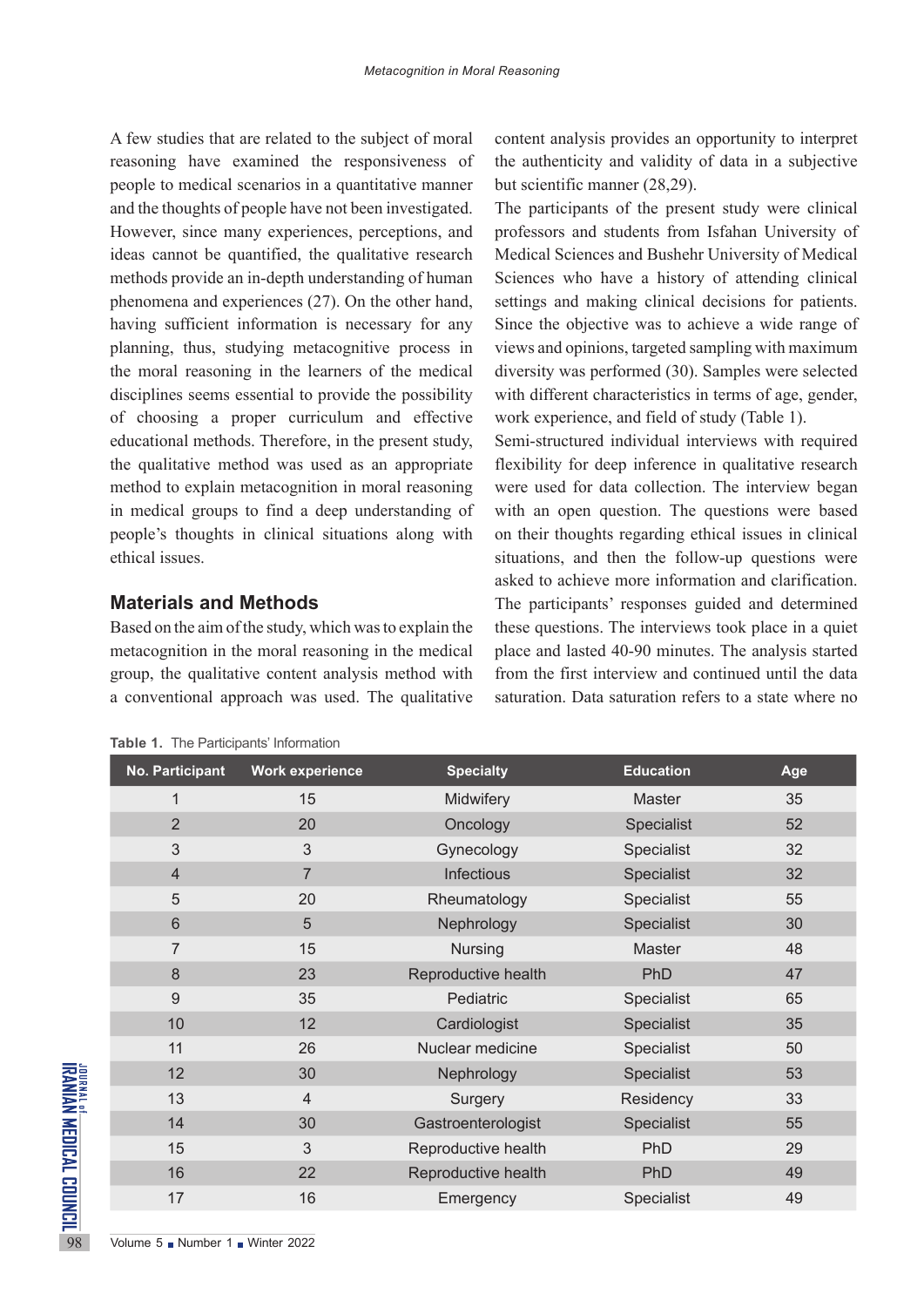new information is extracted from the data and the categories are filled with maximum features.

Data collection and data analysis were performed at the same time. In this method, the codes, categories and themes are extracted from raw data through the precise examination and constant comparative method (31). According to Ezzy, the constant comparative method is a good approach to increase the trust and credibility of data (32,33). MAXQDA 10 was used for data management.

Qualitative data analysis process based on the steps proposed by Graneheim and Lundman was as follows: This began with frequent reading of the data so that the researcher would be immersed in the data and achieve an overview. Then, the data were read word by word until the words containing key concepts were highlighted and the codes were extracted. Then, the researcher had the first interpretation of the text and the initial analysis was performed. As the process continued, labels known as codes were obtained. Then, based on the correlation of the codes, the codes were placed on the category, and a subcategory was defined for each category. In the last stage, the researcher attempted to discover the themes with a comparative review of the categories and subcategories (31).

was corrected if the perception of research was *Building trust*<br>different from theirs. To increase the homogeneity According to the participants, creating a feeling of<br>of the research, the peer check method was applied. Streubert & Carpenter (2011), as cited in Guba & Lincoln, have proposed four criteria consisting of credibility, dependability, transferability, or confirmability to assess the validity of data in the qualitative research (27). In this study, in order to achieve credibility, the researcher's long-term engagement with the data, dedication of sufficient time for in-depth interviews, selection of participants with maximum diversity, and providing researcher's notes and perceptions to the participants were utilized. In the member check, a part of the text with the initial codes were observed by two participants in person and the coordination of the extracted codes was compared with their viewpoints and it was corrected if the perception of research was different from theirs. To increase the homogeneity of the research, the peer check method was applied. To determine the transferability of the total process, the type of sampling, interview, coding, and findings were precisely recorded. The targeted sampling with maximum variety was also useful for this purpose.

Expressing the goals of the study and research method, obtaining permission from the participants, acquiring written consent, voluntary participation in the study, right to withdraw, emphasis on the protection of audio files, and confidentiality of participants' identities, were the ethical considerations in this research.

## **Results**

At the end of the qualitative content analysis, 950 initial codes and 407 codes (regardless of repetitions) were obtained in 25 subcategories and 6 categories (Table 2).

## **Principles of reasoning** *Professional manner*

#### *Communication with the patient*

From the viewpoint of participants, having a capability of communication with patient and attention to differences in communication with patients were considered effective in observance of professional manner, and of course, being unfamiliar with the principles of communication with the patient was one of the barriers to effective communication. Communication with the patient and his/her participation in decision-making created empathy and sympathy with the patient and provided an opportunity to find the patient's mental challenges. Participants paid attention to solving the patients' mental challenges and asserted: "Talking to the patient is important, I talk to the patient or patient's companion about anything, I help to ensure there is no questions in their minds, and this is communication with the patient" (Participant No. 6).

Understanding feelings and having empathy with the patient and family facilitate the communication and make the therapist more committed to the patient treatment. "It is so important that the patient feels we understand and empathize with him/her" (Participant No. 2).

#### *Building trust*

According to the participants, creating a feeling of trust after communicating with the patient, physician's efforts in treating patient and talking to patient's family, giving complete information to patient, ensuring the patient of the adequacy and capability of the treatment team, having enough knowledge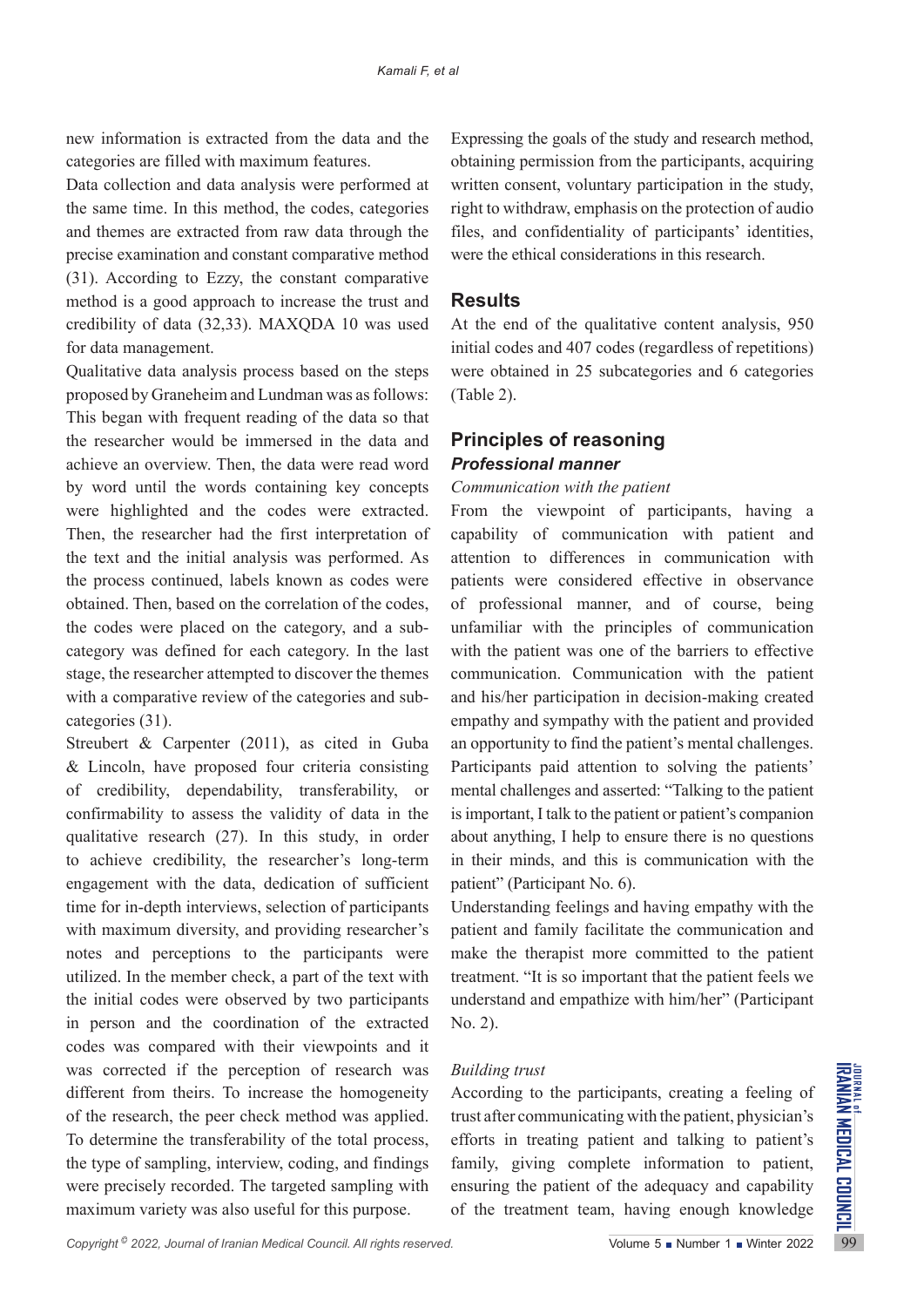|  |  |  |  | Table 2. Categories and subcategories in metacognition in moral reasoning |
|--|--|--|--|---------------------------------------------------------------------------|
|--|--|--|--|---------------------------------------------------------------------------|

|                                | <b>Categories</b>            | <b>Subcategories</b>                                                                                                                                                   |
|--------------------------------|------------------------------|------------------------------------------------------------------------------------------------------------------------------------------------------------------------|
| Principles of reasoning        | Professional manner          | Communication with the patient<br><b>Building trust</b><br>Trying to ensure satisfaction<br>Morality                                                                   |
|                                | Professional responsibility  | Being responsible for duties<br>Observance of professional rules<br>Maintenance of professional position<br>Beneficial communication<br>Maintenance of patient dignity |
| Process of reasoning           | Evidence-based reasoning     | Getting help from patient in decision-<br>making<br>Self-experience and others' experience<br>Professional knowledge<br>Thinking beside the patient's bed              |
|                                | Analytical reasoning         | Policies and law in decision-making<br>Attitude in reasoning<br>Religious beliefs<br>Mental process in reasoning                                                       |
| Responsiveness in<br>reasoning | Patient, disease, and family | Patient's family and decision-making<br>Patient's family and disease<br>Patient and truth of the disease<br>hard-to-treat and incurable patients                       |
|                                | Excellence in care           | Maximum efforts in treatment<br>Fair care<br>Error management<br>Attention to patient's need for help                                                                  |

and skills in decision-making, having no doubts in diagnosis, and consulting with other physicians were other factors that were effective in building the trust. "We need to build the trust in patient and patient's companion in the doctor and the medical team, and we should not think that we would become popular if we shrugged off the responsibility" (Participant No. 4).

## *Efforts for satisfaction*

EXECUTE THE SALEST EXERCISE THE SALEST ENTIRED THE SALEST ENTIRED THE PAIR CONTROLLED THE PRICE OF THE SALEST PRICE THE SALEST PRICE THE SALEST THE SALEST THE SALEST THE SALEST THE SALEST THE SALEST THE SALEST THE SALEST T According to the participants, the patient is interested in explaining the information and disease by the treatment team and consider it as evidence of their efforts for treatment, which ensures the patient's satisfaction by utilizing more affordable and accessible drugs. The patients pay attention to the efforts of medical team and their presence and consider it as evidence for the doctor's skills, and reducing the patient's pain is another effective factor in creating this satisfaction. In this regard, the participants assert:

"It is better that doctors share everything with the patients as well as patient's companions" (Participant No. 6).

#### *Mortality*

Morality in the moral reasoning process was another factor that the participants considered important in dealing with patients. The cases such as honest behavior with the patient, resistance against superiors' wrong commands, commitment to the principles of medical oath, adherence to teamwork, having tolerance and patience in dealing with patients, observance of ethical standards in imposing medical costs on the patient, attention to conscience, observance of moral standards learned from the family, being influenced by the positive behavior of other colleagues, and having ethical mind and practice were factors affecting the observance of ethics in the moral reasoning. The participants noted the importance of honest behavior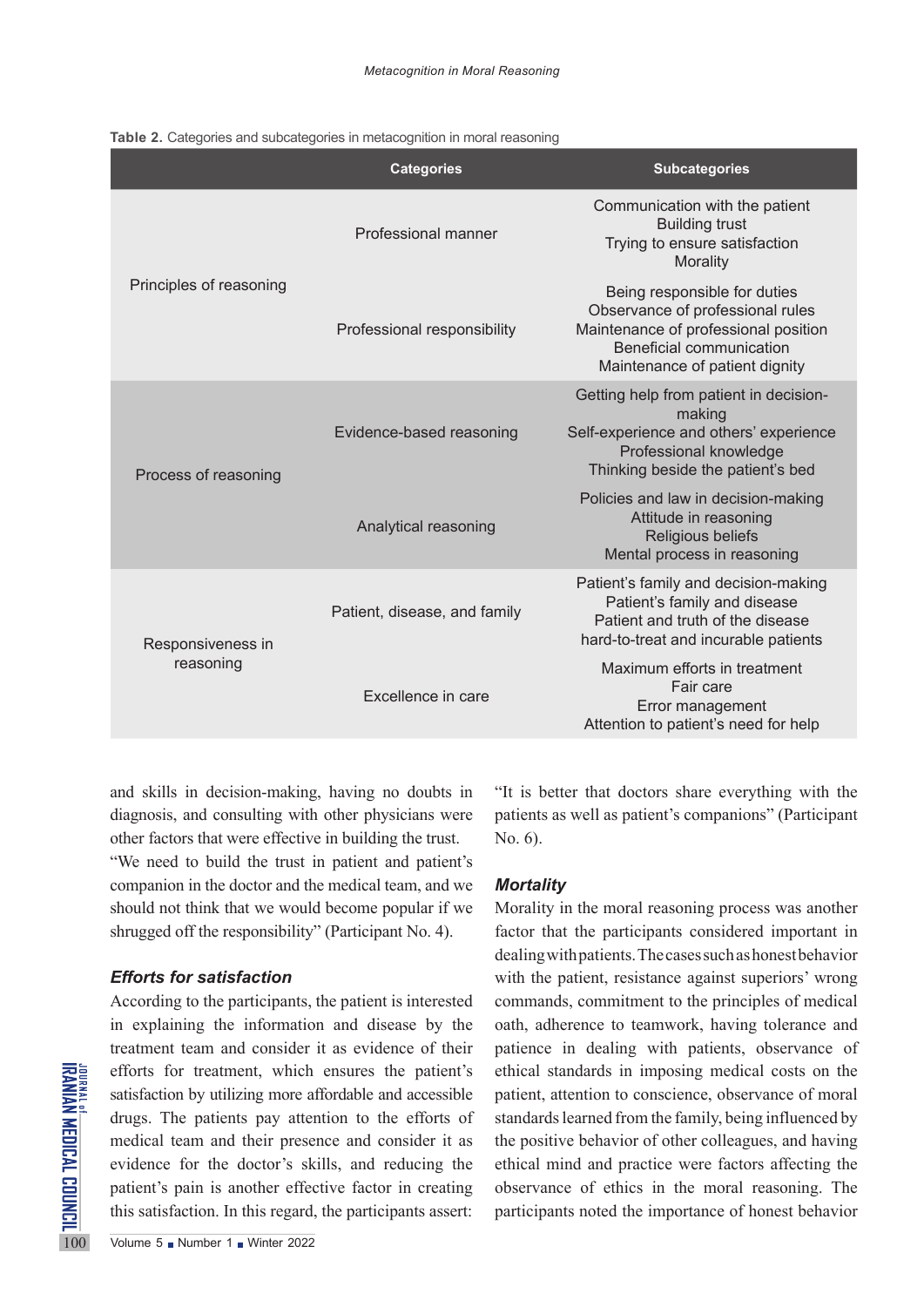even at the cost of personal loss and being affected by the unethical behavior of colleagues, talking to other colleagues about the observance of ethical principles, and efforts to change attitudes in patients with their ethical words and practice. The participants cited the examples of observing working ethics as follows:

"I hate lying to the patients. If I could not do the operation, then I would tell them the truth that you better find another doctor. I would not charge them and then refuse to operate on them" (Participant No. 3).

## **Professional responsibility** *Being responsible for duties*

Participants believe that trust in correctness of the measures taken, lack of attention to the unscientific requests of the patients, not handing things over to unskilled people, and having enough scientific capability in decision-making are the examples of responsibility. They also affirmed that a strong interest in work creates a pleasant feeling of patient recovery. Participants think that informing the patient about the uncertainty of the treatments is important, while some people have no need to express their failures to the patient. Some participants also believe that taking into account the benefits of themselves and patient is significant in decision-making, and it is not necessary to tell the truth in case of some consequences for themselves.

One of the participants declared: "I love my job. I feel very good when the outcome is great. It makes me work with more passion. On the contrary, bad outcomes make me feel sad" (Participant No. 6).

## *Observance of professional rules*

One of the manifestations of professional responsibility in the present research is the observance of professional rules, in which the participants emphasized explaining the truth in case of ignoring patient's rights, legal consequences in dealing with non-scientific demands, and having knowledge of laws.

## *Maintenance of professional position*

Paying attention to professional oath, avoiding damages to professional appearance in the eye of colleagues and health care system, and the best medical performance were effective in the participants'

viewpoint to keep the professional status, as one of them remarked: "The personnel trust in the quality of my work is important. It affects my decision-making and I can work more easily, so I would do my best to keep my status" (Participant No. 15).

#### *Beneficial communication*

Participants believed that having good communication with the patient and efforts for having sympathy helped them with the job and facilitated the acceptance of bad news and unintentional mistakes by the medical team.

"Communication skills are important. A physician working in a clinic must be skillful. In that case, he/ she could even help me" (Participant No. 9).

## *Maintenance of patient dignity*

Participants considered respect for human dignity and altruism as professional responsibilities in moral reasoning. In this case, respect for the patient's demand, freedom in choosing doctors, respect for human dignity, and keeping the patient's secrets, are considered as the important factors in this regard. They also believe that explaining the truths and revealing the facts are the patients' rights and are required to the extent that could benefit the patients or change the decision. In case of patient dignity, the participants cited: "Attention to human dignity is very important for me. I believe that a patient is a human being and we must observe the human principles" (Participant No. 8).

## **Process in reasoning** *Evidence-based reasoning*

## *Getting help from patient in decision-making*

*Copyright*<sup>®</sup> 2022, *Journal of Iranian Medical Council. All rights reserved.<br>
<i>Copyright*<sup>®</sup> 2022, *Journal of Iranian Medical Council. All rights reserved.<br> Copyright<sup>®</sup> 2022, <i>Journal of Iranian Medical Council. All* Getting help from patient in analyzing his/her needs and maintaining his/her spirit in expressing the facts of the disease and treatment methods, getting help from patient's beliefs in decisionmaking, paying attention to the patient's economic, cultural and social conditions, diversity in making decisions about different patients, effects of patient's personal circumstances on choosing a simpler treatment, consulting with the patient in choosing a treatment, paying attention to the patient's viewpoint, involvement of patient in decision-making, getting help from patient in revealing the truths to the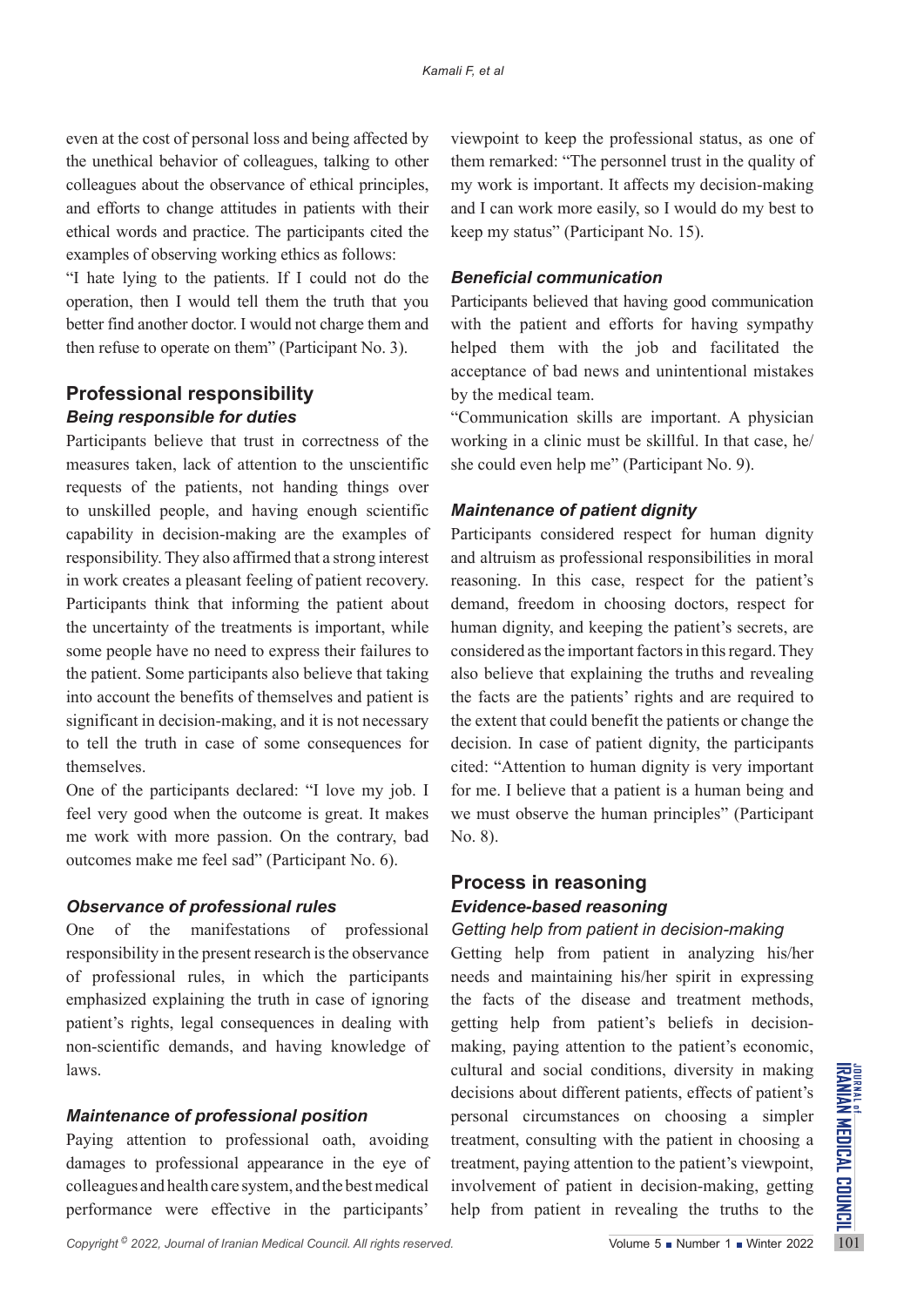patient's companions, and informing the patient about the unpredictable results of the treatment are the evidences that can be used in reasoning. The difficulty in expressing the whole treatment details and the feeling of frustration in expressing the facts were among the issues that the participants considered as the challenges.

"If you are creating a treatment plan, it is better to involve the patient. Involvement of the patients and providing explanation to them could increase the patient's cooperation" (Participant No. 13).

#### *Self-experience and others' experience*

Consulting with experienced colleagues and using the shared experiences and learning from their decisionmaking method, learning from previous mistakes in managing new situations, and trust in strategies of other professors are the issues that improve decisionmaking and reasoning. According to the participants, increased capability and self-confidence and more cautious decision-making is associated with changes in decision-making over time.

They also believed that increased experience in decision-making leads to more involvement of patient and uses his/her viewpoints in choosing the treatment method. "If something goes wrong, I think I might want to talk to our experienced colleagues or those who have more experiences in forensic medicine to see how we can actually make up for this mistake" (Participant No. 4).

### *Professional knowledge*

Participants believe that choosing treatment method based on new studies and lack of unscientific costs are the important ethical principles in the moral reasoning. They also think that the use of new resources and reviewing and learning from previous mistakes is a way to increase this knowledge.

THE IS IT they cost me. I would do m<br>
medical knowledge to reduce t<br>
possible" (Participant No. 3).<br>
Thinking beside the patient<br>
Participants believed that the<br>
their results, getting help fi<br>
Volume 5 Number 1 Number 202 "I strictly follow the scientific principles at work. The scientific principles should be a priority even if they cost me. I would do my best to have enough medical knowledge to reduce the mistakes as much as possible" (Participant No. 3).

### *Thinking beside the patient's bed*

Participants believed that the using mental files and their results, getting help from other colleagues, attention to differences in data collection references, attention to the patient's financial situation, and being affected by information bombardment are the factor that unconsciously affect their way of thinking in clinical settings.

## **Analytical reasoning** *Policies and law in decision-making*

According to the participants in the study, merely legal decisions are inflexible. Therefore, according to the patient's conditions, it is necessary to change the rules. It is essential to consider the public interest and national good and the policies of the medical center in selecting the treatment method. From the participants' point of view, the existing laws and policies in decision-making in cases such as patients with sexually transmitted diseases, pregnant women, and patients for whom treatment has been ineffective are associated with problems. "The only thing that can control you is to consider that you are working in this setting and this country. Your efforts must benefit people and be in accordance with the policies of the country" (Participant No. 10).

#### *Attitude in reasoning*

In the participants' statements, the effect of prevailing cultural conditions of the society and patient, religious beliefs, the healthcare provider's worldview, are effective in the moral reasoning process.

"Moral reasoning is more a personal issue than an educational one. In fact, the whole life of a person affects his/her current situation" (Participant No. 17).

### *Religious beliefs*

In the participants' viewpoint in this study, it is possible to form four relationships of an individual with himself/herself, environment, patient, and God in each decision-making. Trusting God, seeking the approval of God, having no fear and anxiety about anything that makes one close to God, performing deeds based on nature, and matching patients' demands with a monotheistic basis are important. Participants believe that the treatment of patients is an opportunity for the spiritual advancement of the healthcare provider and relate the poor moral foundations to the losses experienced by the physician and lack of Godpleasing deeds and errors in decision-making.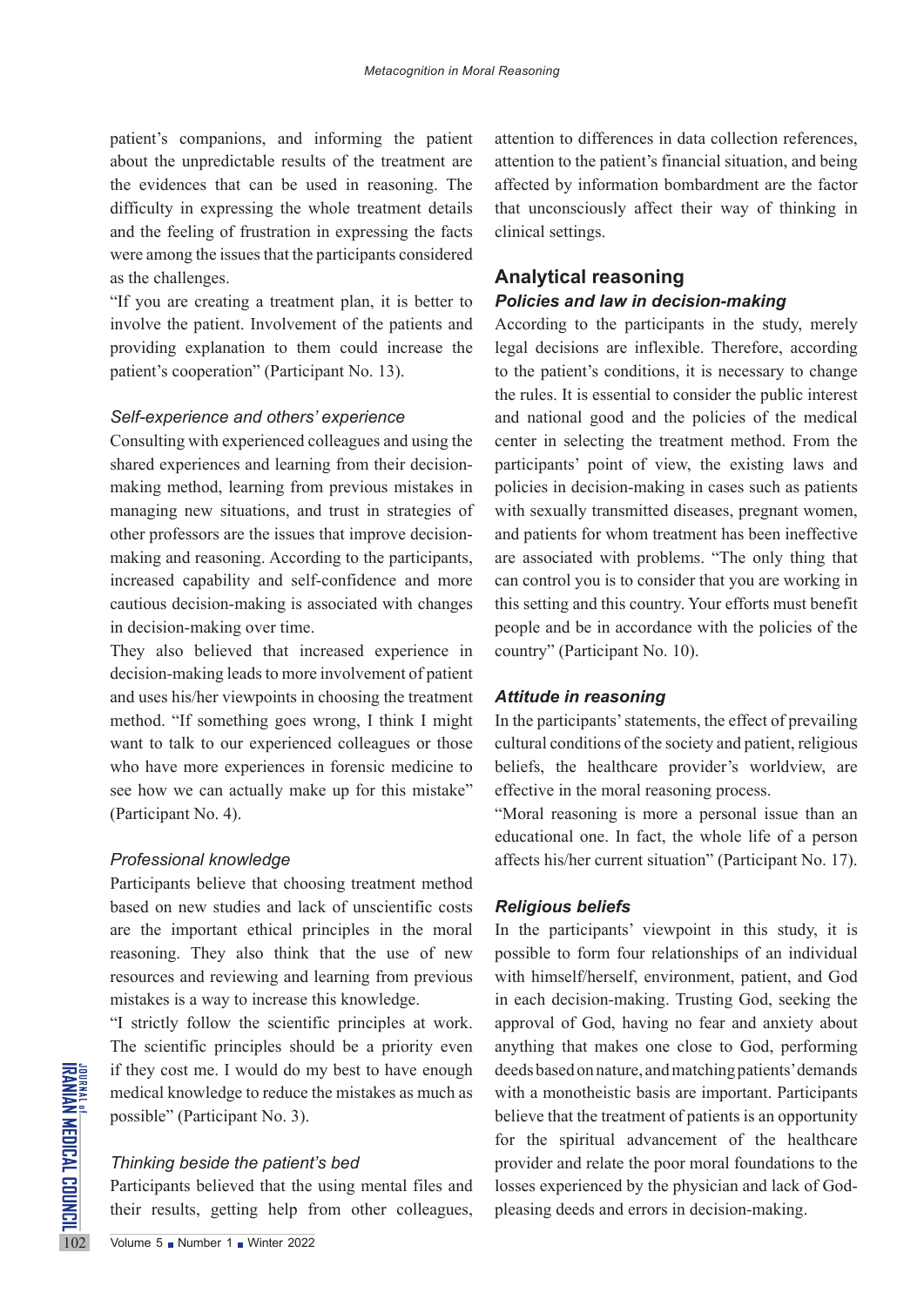"There is love and altruism in our existence. These are the manifestations of God's love in the realm of our soul. That means I would become an attribute of God in the realm of kindness, altruism, secrecy, and anything you can imagine in the ethical realm. All would become a manifestation of human qualities, and that is why the patient is an opportunity for the spiritual advancement of the physician. Moral reasoning refers to a moral reasoning in the relationship of a person with himself. This means that a doctor wants to benefit from this moral opportunity that has arisen" (Participant No. 9).

#### *Mental process in reasoning*

Participants analyze their mental process in reasoning by collecting clinical data through observation, interview, analogy, and induction. They emphasized the design of patterns or hypotheses with the help of scientific principles and experience in decisionmaking. Participants also noted that having a competitive reasoning and considering the errors in the use of mental patterns and making decisions based on mental understandings and intuitive decisions are important.

One of the participants describes his/her mental process in dealing with emergencies as follows: "When I am dealing with multiple patients, I would go to those who have bleeding or have a better chance of survival. It is hard to make decisions. There you give the chance of survival to a person and the others would lose their chance of living. You should consider the treatment methods and the chance of success for patients. This is very important" (Participant No. 17).

## **Responsiveness in reasoning** *Patient's family and decision-making*

From the viewpoint of participants, paying attention to the impact of treatment outcomes on family spirit and non-involvement of patients' uninformed companions and attention to the judgment and role of companions and getting help from the patient's family in decision making are considered important. Accordingly, the patient's family could help choose the treatment method in non-emergency conditions.

"We do not need anyone's consent when we have an emergency procedure, but if we have an elective procedure, we will definitely inform the patient's companion" (Participant No. 13).

### *Patient's family and disease*

According to the participants, the patient's family could even help the treatment process in some circumstances. The cases such as choosing a treatment method, expressing lack of recovery, and preparing the patient to accept the facts of the illness are some of these cases. Some participants believe that the patient's companions often prefer that the patient is better informed about the lack of effectiveness of the treatment by doctors so that it could make the acceptance easier. Participants stated that telling the family members about the secrets of the disease is one of their challenges.

"First, I set the mood for the patient's family to tell them the truth" (Participant No. 4).

#### *Patient and the truth of disease*

In expressing the truth of the disease to the patient, the participants emphasized the consideration of issues such as the patient's age, collective good, simple expression of the disease, maintaining hope for the patient's life, and its effect on the patient's personal roles. They also asserted that the explanation of truths in various patients and getting help from patient in revealing the facts of the disease to the family and paying attention to the cultural conditions of the society are effective: "I see that in our cultural context, it is better for the patient to know the truth. For example, when they ask about their condition, I would say 'every disease needs follow-up', but if the patient found about the cancer and the situation could get worse, I don not explain everything clearly. Sometimes, the patient's age and spirits affect my decision about telling the truth" (Participant No. 7).

## *Incurable patients*

In managing incurable patients, the cases such as giving an opportunity to choose a treatment, consideration of routine treatments, and guidance of patients to diagnostic reassurance measures and following the instructions were considered essential by the participants. They noted that paying attention to the gradual expression of the truth and avoiding the terms such as cancer and emphasizing the curability of the disease are necessary. They also believed that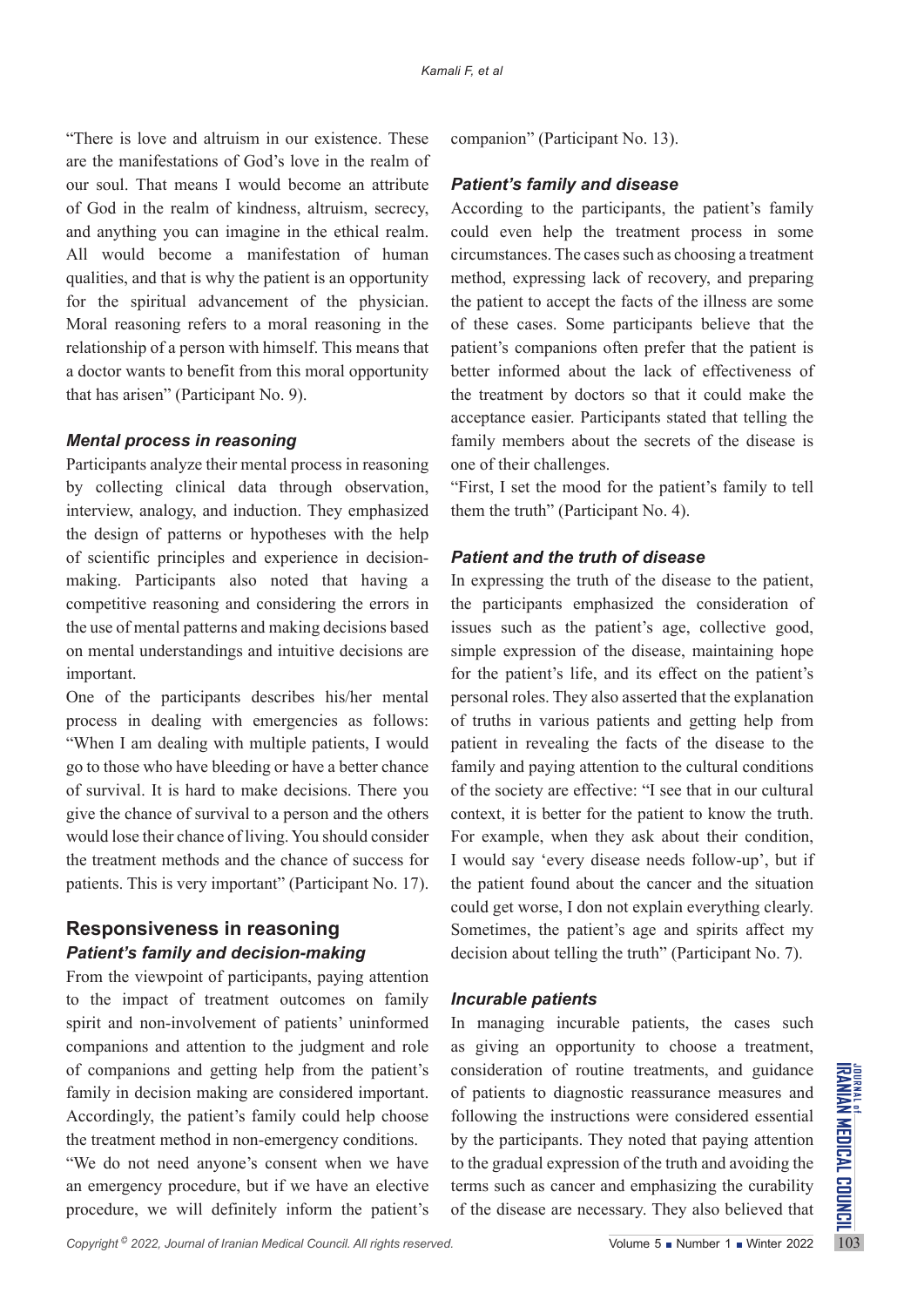showing respect for the patient and his/her family's will is effective to continue treatment until the last moment of life.

"I tell the patient companion about the incurable disease. I will surely do that. This is very important, but sometimes the patient does not want the companions to know. If I am about to tell the companions, I would tell someone who is more capable of understanding" (Participant No. 7).

### *Maximum efforts in treatment*

Participants believed that maximum efforts in treatment of patients by prioritizing the benefit of the patient, choosing the best solution, avoiding arbitrary treatments, efforts to perform different treatment methods, and making changes in standard treatment plans, are necessary. They also remarked that prioritizing patient's health over the financial interests of the physician, avoiding any harms to the patient, using all the facilities and supportive treatments, and consulting are essential.

"It gets more cautious overtime. We do not hurt the patient, but we learn that it does not need any commotion. There are many ethical issues, but perhaps we could change the way we approach it. First, we improve the peace and then make a decision" (Participant No. 8).

## *Fair care*

Participants in the study cited that efforts for patient's treatment similar to the efforts for their family members, perception and sympathy, and lack of prejudice in patient care are their professional principles. "I always put myself in patients' place to see their expectations of the doctors, so I could meet those expectations. It is better that one could see himself/herself on the other side of the table" (Participant No. 11).

## *Error management*

104 Volume 5 Number 1 Winter 2022 Participants cited that expression of unintentional mistakes increased the patient's trust in the medical team and prevents bigger errors. Accordingly, the expression of mistakes should be explained gradually and in an understandable language and at the right time for the patient to provide the possibility of making up for damages and complications caused

by the error. Some participants noted differences in patients' reactions to mistakes and complaints of some of them, however, seeing doctors' efforts increases the patient's acceptance of this error. Some advised that it is better to avoid informing the patient. However, they emphasized informing the officials and defending the unintentional mistakes of other colleagues in management of the mistakes.

"I evaluate the situation, for example, when the patient is at ease I would slowly address the issue. In that moment, I do not think about being reprimanded" (Participant No. 7).

### *Attention to the patient's need for help*

Participants pay a lot of attention to giving the priority to providing the patient's benefit, and in this case, they affirmed dealing decisively with others, accepting the outcomes, making changes in some laws, and ineffectiveness of external pressures. They noted that it is essential to accept more stress and pressure to ensure the patient's peace and look at it as a source of satisfaction.

"You feel satisfied when the patient's treatment is successfully finished. I would feel guilty if the damage was done to the patient" (Participant No. 1).

## **Discussion**

Based on the themes gained from the participants' experiences in this study, the definition of metacognition in ethical reasoning in the medical group is a mental process in which the medical team uses their knowledge, skills, and experiences in accordance with scientific and reliable principles and process to make decisions. Ethically have the necessary and sufficient accountability.

### *Basics in reasoning*

Participants in this study stated that communicating with the patient, building trust, making efforts for creating satisfaction, and morality are the fundamentals of metacognition in professional manner in moral reasoning.

In the four principles of medical ethics, the communication with the patient should be established in such a way that patients' rights are not violated. In this communication, the patient's authority in decision-making, patient's benefit from physician's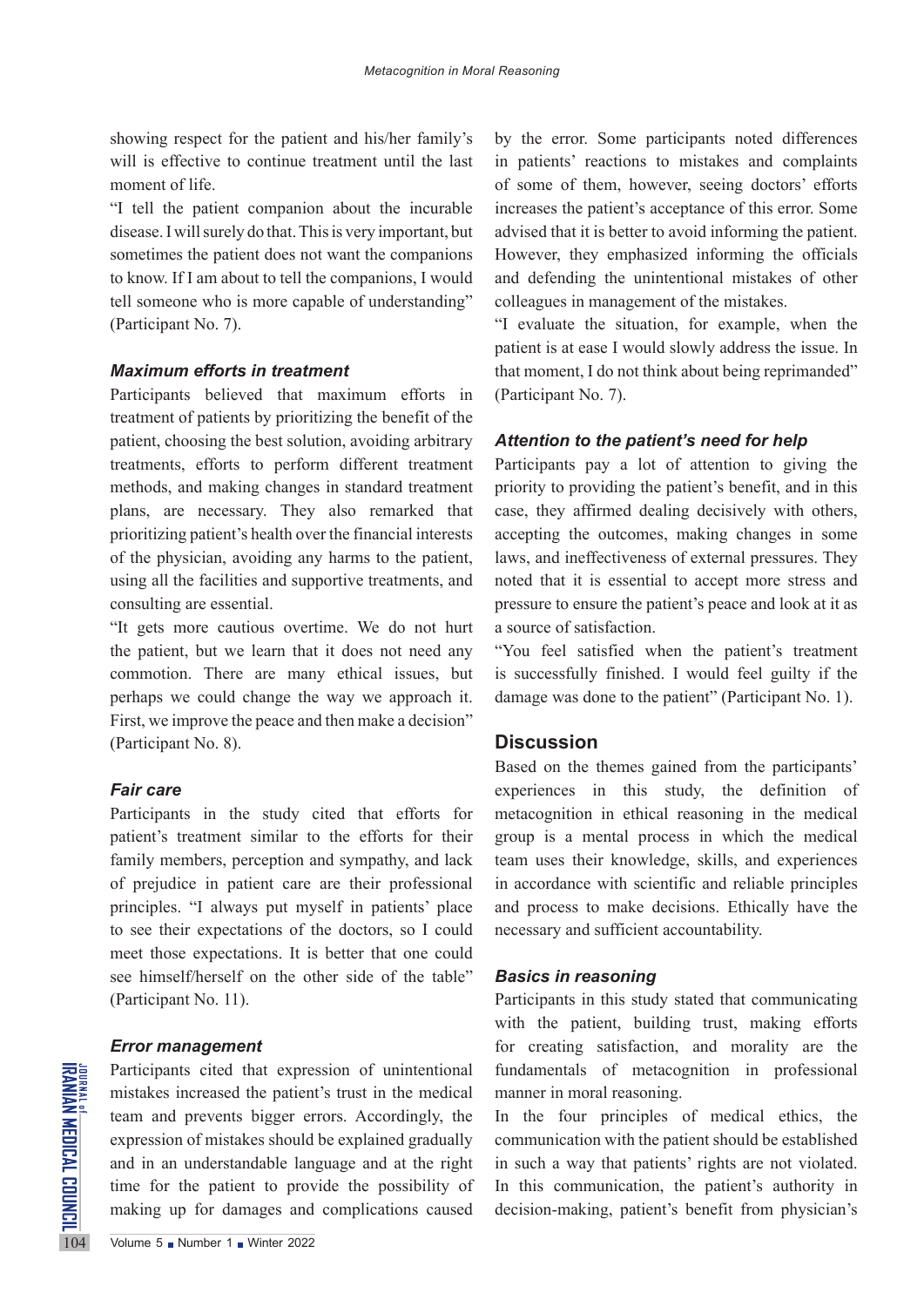work, harmlessness of the decision-making for the patient, and observance of justice are preserved in all fields (34).

Communicating with the patient by identifying the patient's specific needs and patient's care leads to better moral reasoning (8,35). Communicating with the patient by building trust and satisfaction meets the principles of professional commitment in moral reasoning. Trust is a rule that is implicitly given to physicians so that the doctor can make decisions with more authority. On the other hand, understanding and communication with the patient are as important as diagnosis. A doctor with friendly behavior can see the patient satisfaction and the effectiveness of treatment (36).

Morality is one of the other principles of moral reasoning. The recent increase in ethical dilemmas indicates the need to pay more attention to moral values (37). The modern world's approach is a return to rationality and ethics, hence, the ethics are the center of future developments. Providing service while observing professional ethics has raised the patient's welfare criteria, respects his/her choice, and guarantees the privacy and security. Clinical decisions are also affected by professional and personal values (38). The role of professors in the development of mortality is significant. The development of moral values in students leads to the ability of moral reasoning and safe and ethical care (39).

## *Professional responsibility*

dignity of the patient and strengthens his/her sense of not only a basic necessity around the world, but also<br>independence (42). Observance of professional rules the patient should be given the opportunity to choose<br>is no Professional responsibility was among other principles of metacognition in moral reasoning. Maintenance of patient dignity, observance of professional rules, being responsible for duties, and maintenance of professional position are some of these themes. Paying attention to the patient's dignity, which is one of the rights granted to human beings (40,41), has a long history in the medical fields. Telling the truth to the patient preserves the human dignity of the patient and strengthens his/her sense of independence (42). Observance of professional rules is noted by preventing unpleasant legal consequences in moral reasoning. In this study, the subjects found that learning from past mistakes and consulting with experienced individuals can lead to awareness of legal aspects. In a study conducted to assess the physicians'

knowledge and attitudes toward legal issues, they stated that acquiring legal information is necessary and effective in decision-making (43). Observance of legal aspects in clinical decision-making prevents adverse consequences (44).

Keeping the patient's secrets is important in professional responsibilities. The patient's desire to hear the truth is one of the effective factors in revealing the patient's secrets (45). Training on the timing, location, and how to reveal the patient's secrets lead to compliance with professional responsibility in clinical decision-making. Development of confidentiality and responsibility is possible in students through theoretical and practical education in the medicine and the development of mental skills (46). The results of a qualitative study show that the most successful program in training decision-making skills is learning based on problem solving in real situations, and the methods such as inverted class are helpful in this regard (47). The professional behavior training in the medical department trains physicians capable of identifying difficult ethical situations and finding practical and ethical solutions (13). This also indicates the preservation of the dignity of medical fields in teaching medical ethics. For various reasons, the World Health Organization considers the high-quality health care, best decision-making, and resource management skills as the characteristics of a good physician (48). This indicates that keeping the dignity and position of the medical profession affects the decision-making (37).

## **Process in reasoning** *Evidence-based reasoning*

According to the participants in this study, getting help from the patient in decision-making, self-experience and others' experience, professional knowledge, and thinking beside the patient's bed are the evidences used metacognition in moral reasoning.

Today, patient's participation in decision-making is not only a basic necessity around the world, but also the patient should be given the opportunity to choose the best option (49). This increases the motivation to participate in medical activities and health care planning (50). Although some patients prefer the decision-making by doctors, today the tendency of those who would like to participate in decision-making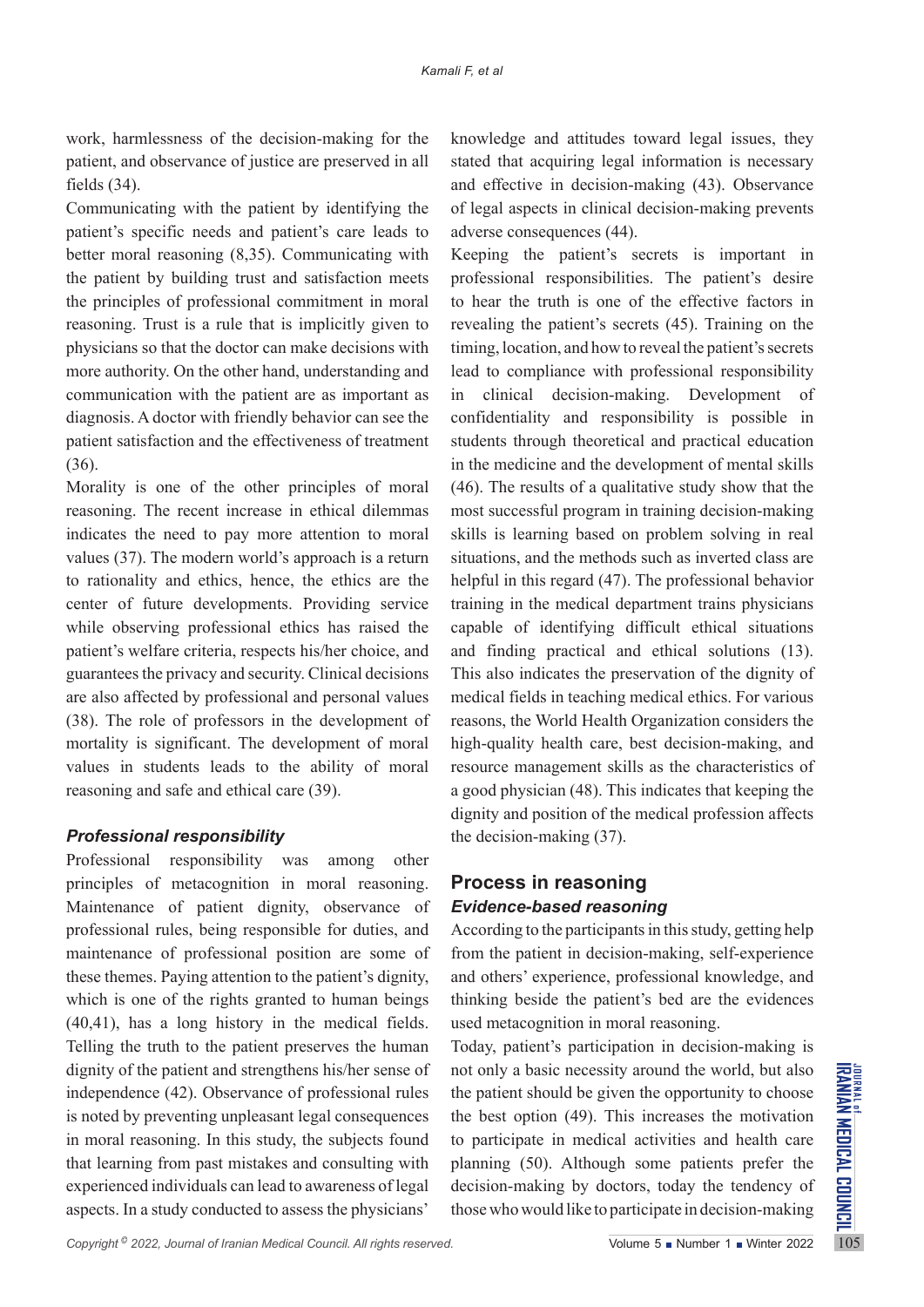is growing (51). Participants in the study noted that self-experience and others' experience is important in the moral reasoning. Ethical issues are inherently complex and the cases such as experience contribute to this decision-making (6). Varcoe declared that the role of knowledge, experience, risk-taking, and problem-solving ability is effective in resolving the moral bottlenecks (52). Therefore, in order to achieve more skills in moral reasoning, the share of the others' experience can be increased (53,54). According to the results of the current study, the acquisition of knowledge and decision-making based on scientific principles was emphasized. Murrel believes that observing professional principles along with knowledge and skills indicates a physician's capability in decision-making (55). This capability requires gaining extensive academic knowledge, lifelong learning, up-to-date information, and scientific skills (56,57).

One of the other issues confirmed in this study was thinking beside the patient's bed. The physicians' approach in dealing with medical ethics is composed of determining the problem, collecting and organizing information, determining the ethical aspects of the problem, paying attention to obtaining more information, and determining the best work and its support, which is different in beginners and experts (6,58).

#### *Analytical reasoning*

Participants in this study pointed out that cases such as politics and law in decision-making, attitude in reasoning, religious beliefs, and mental process in reasoning are effective in analyzing moral situations. Studies represent that changes in the organization's policies and the effect of ethical conditions on workplace can affect the attitude and performance of the medical team (59), since coordination between professional and personal values is the most important way of carrying out the tasks based on ethics (60).

From the participants' viewpo<br>in reasoning is effective. Met<br>more important role than inc<br>making the decisions and jud<br>previous studies show that relig<br>in providing individual benefit<br>no attention to the students' equals i From the participants' viewpoint, the religious belief in reasoning is effective. Meta-ethical beliefs play a more important role than individual differences in making the decisions and judgments. The results of previous studies show that religious people are resistant in providing individual benefit (61). However, paying no attention to the students' education in observance

of ethics has led to gradual oblivion of moral issues, and people consider themselves only required to follow the clinical guidelines and considerations and no progress has been made in ethical decisionmaking. However, more familiarity and training regarding ethical concepts and following the religious and cultural teachings of society play a key role in promoting and developing the moral reasoning abilities in students (62). Another theme discussed in the mental process research was reasoning. The physicians began decision-making with a nonanalytical process using the patient's symptoms and differential diagnoses, and in the case of decisionmaking not being provided, the work continued with an analytical process to make a final diagnosis (63).

## **Responsiveness in reasoning** *Patient, disease, and family*

Patient's family and decision-making, patient's family and disease, patient and the truth of disease, and incurable patients were the themes considered effective in metacognitive responsiveness in the moral reasoning. Studies indicate that patients and their families are much interested in better communication, their greater role in the decision-making process, and physicians' responsiveness to meet the health-care needs (64).

## *Excellence in care*

According to the participants, the maximum efforts in treatment, fair care, error management, and attention to patient's need for help are excellence in care in the metacognition responsiveness in moral reasoning. Efforts for patient's recovery, especially in the difficult phases of the disease leads to the acquisition of knowledge and experience and development of moral reasoning phases in the medical team (55). Error management is another issue that is associated with ethical aspects. The blame culture is one of the causes of errors in medical centers. Making changes in the workplace culture and team affairs is effective in providing better care and reduced medical errors (65). After fair enforcement of laws during decisionmaking, fair care is provided in professional work (66).

## **Conclusion**

Moral reasoning is the cognitive ability in analysis of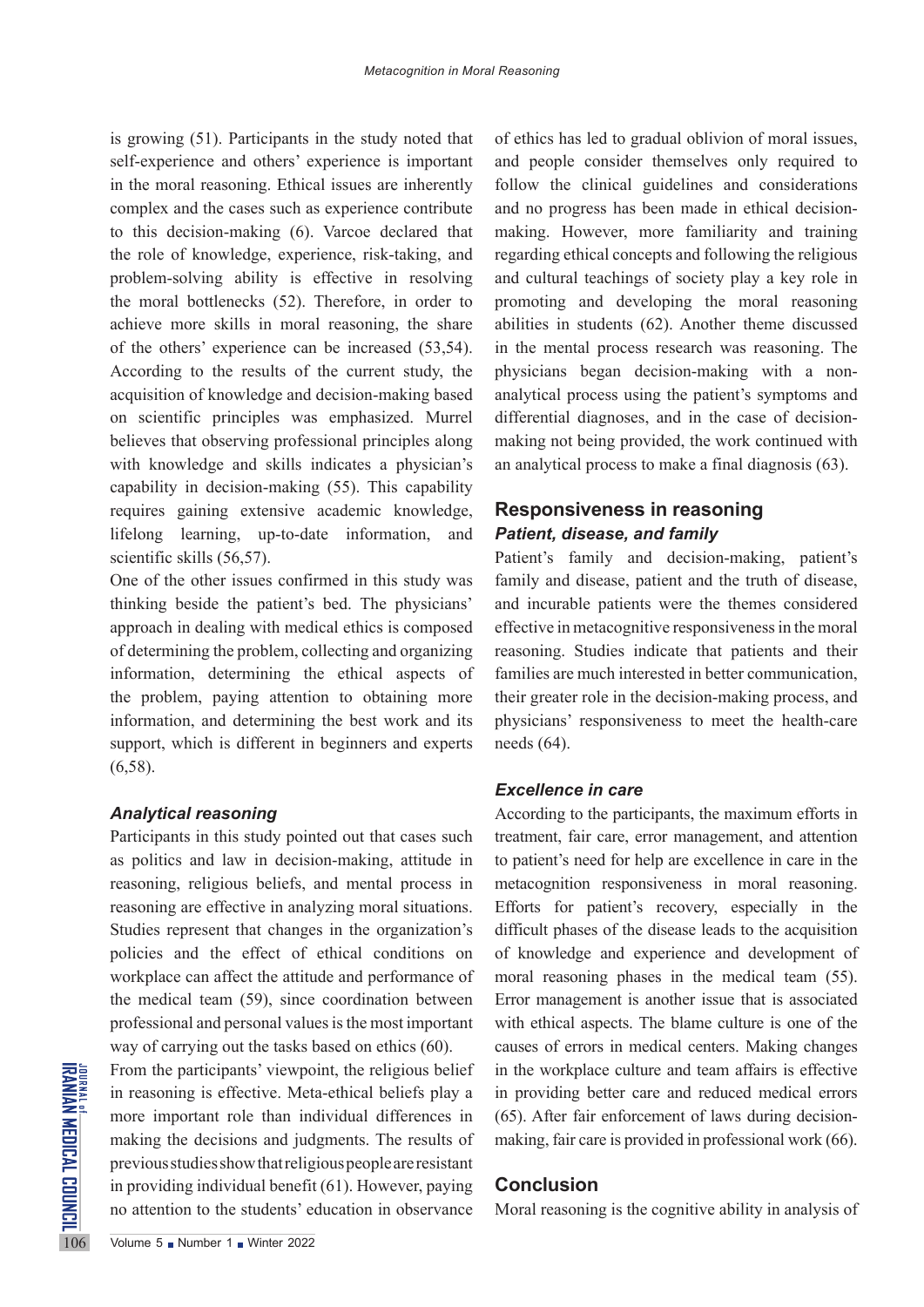ethical assumptions and the use of rules in order to make the most satisfying decisions. One of the most important tasks of relevant organizations is to increase the capability of moral reasoning in learners. It seems that it is necessary to correct the teaching methods of moral reasoning to students, since the learners have many questions in mind and the training of moral reasoning is a good opportunity to use the explorer mind of the student in developing moral knowledge. Individual differences in using metacognitive strategies depend on their intelligence. Therefore, metacognitive knowledge with its compensatory role improves cognitive performance due to the use of these strategies.

is not the same in all people and in many cases, it is outside of our realm of consciousness, by knowing the basics and process, it is possible to modify the curriculum and perform the effective educational interventions to provide an opportunity for the development of moral knowledge in students.

## **Acknowledgements**

The study was performed according to Helsinki principals of ethics. All participants signed a written consent. This study is a part of a PhD dissertation by the first author that was approved by department of medical education research center in Isfahan university of Medical Sciences and Health services, Iran (Reg.396424) and Ethic code (1396030424).

Thus, given that thinking process in moral reasoning

## **References**

1. Samanci NK. A Study on the Link between Moral Judgment Competences and Critical Thinking Skills. Int J Environ Sci Educ 2015;10(2):135-43.

2. Azimi A, Alhani F. Educational Challenges in Moral Decision Making in Nursing. Med Ethics Hist 2008 Oct 10;1(4):21-30.

3. Paul R, Elder L. Critical Thinking: Ethical Reasoning and Fairminded Thinking, Part I. J Dev Educ 2009;33(1):38-9.

4. Dehghani A, Dastpak M, Gharib A. Barriers to respect professional ethics standards in clinical care; viewpoints of nurses.

5. Cerit B, Dinc L. Ethical decision-making and professional behaviour among nurses: a correlational study. Nurs Ethics 2013 Mar;20(2):200-12.

6. Ebrahimi HO, Nikravesh M, Oskouie F, Ahmadi FA. Stress: Major reaction of nurses to the context of ethical decision making. Razi J Med Sci 2007 Apr 10;14(54):7-15.

7. Goethals S, Gastmans C, de Casterlé BD. Nurses' ethical reasoning and behaviour: a literature review. Int J Nurs Stud 2010 May;47(5):635-50.

8. Swisher LL, Kessel GV, Jones M, Beckstead J, Edwards I. Evaluating moral reasoning outcomes in physical therapy ethics education: stage, schema, phase, and type. Physic Ther Rev 2012 Jun 1;17(3):167-75.

9. Brody H, Doukas D. Professionalism: a framework to guide medical education. Med Educ 2014 Oct;48(10):980-7.

10. Madani M, Saeedi Tehrani S. Evaluation and comparison of conventional ethical decision-making models in medicine. Iran J Med Ethics Hist Med 2016 May 10;9(1):11-25

11. Koohi, A, Khaghanizade M, Ebadi A. The relationship between ethical reasoning and demographic characteristics of nurses. Iran J Med Ethics Hist Med 2016 May 10;9(1):26-36.

12. Akturk AO, Sahin I. (2011). Literature review on metacognition and its measurement. Procedia-Social Behav Sci 2011 Jan 1;15:3731-6.

11. Koohi, A, Khaghanizade M, Ebadi A. The relationship between ethical reasoning and demographic characteristics<br>
of nurses. Iran J Med Ethics Hist Med 2016 May 10;9(1):26-36.<br>
12. Akturk AO, Sahin I. (2011). Literature 13. Eckles RE, Meslin EM, Gaffney M, Helft PR. Medical ethics education: where are we? Where should we be going? A review. Acad Med 2005 Dec;80(12):1143-52.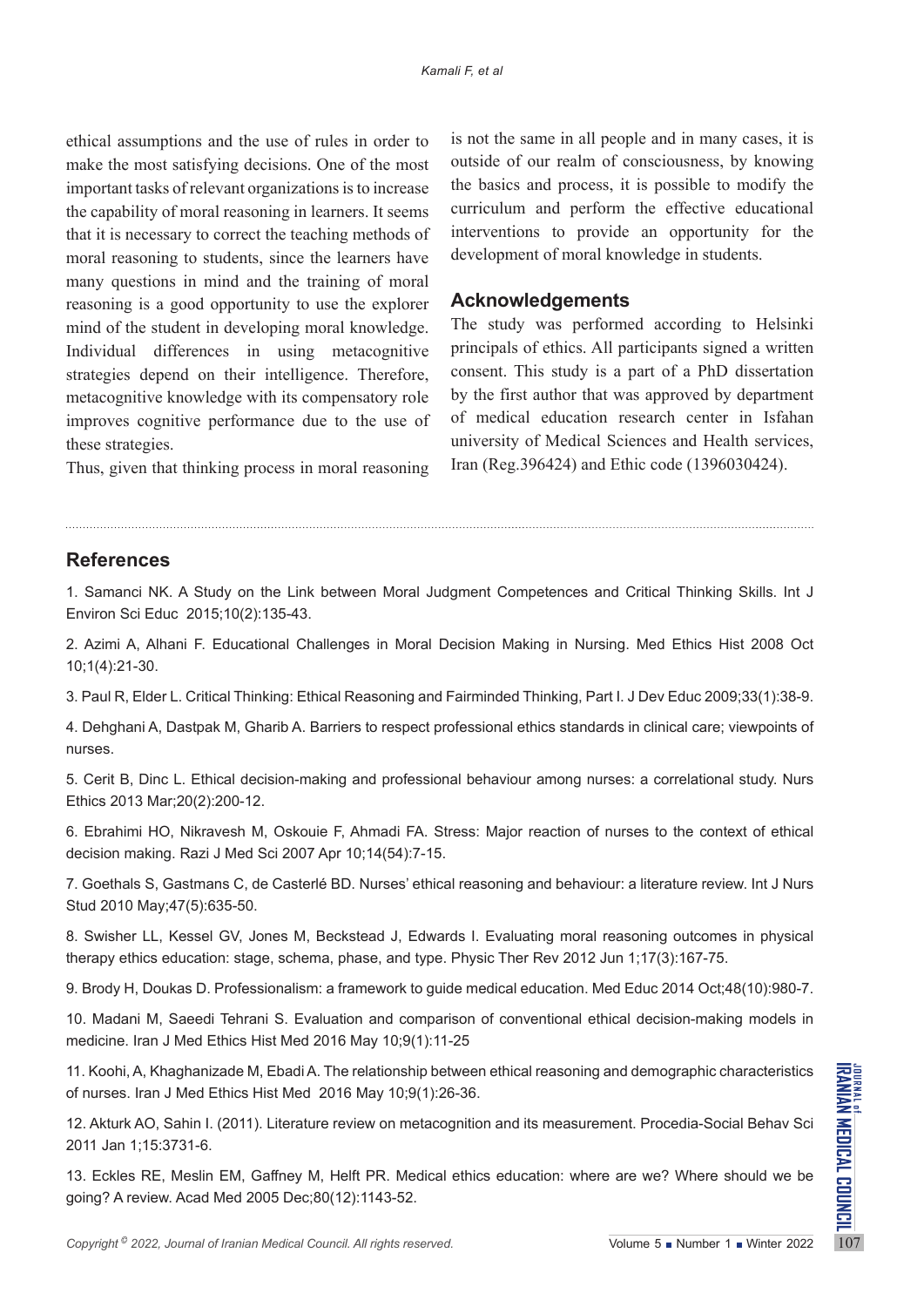14. Freeman SJ, Engels DW, Altekruse MK. Foundations for ethical standards and codes: The role of moral philosophy and theory in ethics. Counsel Values 2004 Apr;48(3):163-73.

15. Safaeian L, Alavi S, Abed A. The components of ethical decision making in Nahj al-Balagha. Irani J Medl Ethics Hist Med 2013 Aug 10;6(3):30-41.

16. King PM, Mayhew MJ. Moral judgement development in higher education: Insights from the Defining Issues Test. J Moral Educ 2002 Sep 1;31(3):247-70.

17. Tsai TC, Harasym PH. A medical ethical reasoning model and its contributions to medical education. Med Educ 2010 Sep;44(9):864-873.

18. Asgari H. The relationship between professional ethics and the efficiency of the nurses employed in Imam Hospital and Mostafa Khomeini Hospital in Ilam. Iran J Med Ethics Hist Med 2016 Oct 10;9(3):65-73.

19. Abdullah S, Salleh A, Mahmud Z, Ghani SA. Moral value inventory for muslim adolescents. Procedia-Social Behav Sci 2010 Jan 1;7:106-12.

20. Kohlberg L. Moral stages and moralization. Moral development and behavior: Theory Res Social Issues 1976:31-53.

21. Lohfeld L, Goldie J, Schwartz L, Eva K, Cotton P, Morrison J, et al. Testing the validity of a scenario-based questionnaire to assess the ethical sensitivity of undergraduate medical students. Med Teach 2012;34(8):635-42.

22. McLeod-Sordjan R. Evaluating moral reasoning in nursing education. Nurs Ethics 2014 Jun;21(4):473-83.

23. Price J, Price D, Williams G, Hoffenberg R. Changes in medical student attitudes as they progress through a medical course. J Med Ethics 1998 Apr;24(2):110-7.

24. Black JE, Reynolds WM. Development, reliability, and validity of the Moral Identity Questionnaire. Personal Individ Differ 2016 Jul 1;97:120-9.

25. McAlpine H, Kristjanson L, Poroch D. Development and testing of the ethical reasoning tool (ERT): an instrument to measure the ethical reasoning of nurses. J Adv Nurs 1997 Jun;25(6):1151-61.

26. Speziale HS, Streubert HJ, Carpenter DR. Qualitative research in nursing: Advancing the humanistic imperative: Lippincott Williams & Wilkins; 2011.

27. Hsieh HF, Shannon SE. Three approaches to qualitative content analysis. Qual Health Res 2005 Nov;15(9):1277-88.

28. Mayring P. Qualitative content analysis. A companion to qualitative research 2004 Apr 21;1(2):159-76.

29. Ritchie J, Lewis J, Nicholls CM, Ormston R, editors. Qualitative research practice: A guide for social science students and researchers. sage; 2013 Nov 1.

30. Graneheim UH, Lundman B. Qualitative content analysis in nursing research: concepts, procedures and measures to achieve trustworthiness. Nurse Educ Today 2004 Feb;24(2):105-12.

31. Braun VCV, hayfield N, Terry G. Thematic Analysis. Handbook of Research Methods in Health Sciences. 2018.

32. Douglas E. Qualitative analysis: practice and innovation. Taylor & Francis; 2002.

33. Alhoseini M, Alhoseini Z, Mahmudian F. Investigating the moral and behavioral role of the physician in observing the patient's medical instructions in the treatment process. Med Ethics J 3(8), 99-101.

34. Symons AB, Swanson A, McGuigan D, Orrange S, Akl EA. A tool for self-assessment of communication skills and professionalism in residents. BMC Med Educ 2009 Jan 8;9(1), 1-7.

34. Symons AB, Swanson A, Mc<br>
professionalism in residents. BN<br>
35. Eveleigh RM, Muskens E,<br>
instruments assessing the doctdram;<br>
36. Shafakhah M, Molazem Z, I<br>
Volume 5 Number 1 Number 2022 35. Eveleigh RM, Muskens E, van Ravesteijn H, van Dijk I, van Rijswijk E, Lucassen P. An overview of 19 instruments assessing the doctor-patient relationship: different models or concepts are used. J Clin Epidemiol 2012 Jan;65(1):10-5.

36. Shafakhah M, Molazem Z, Khademi M, Sharif F. Facilitators and inhibitors in developing professional values in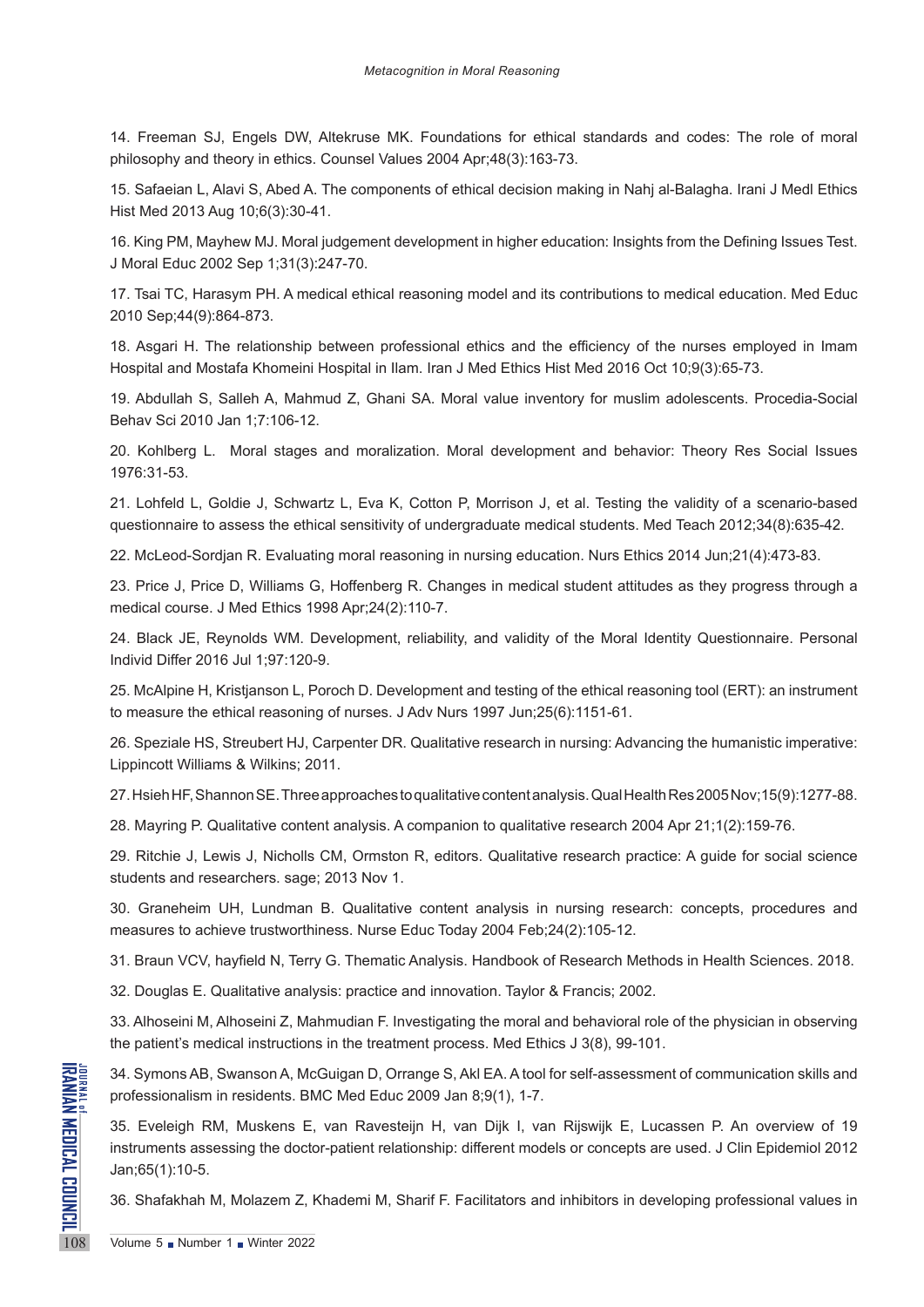nursing students. Nurs Ethics 2018 Mar;25(2):153-164.

37. Khaki S, Poorzanjani M. Investigating the Relationship between Nurses 'Professional Ethics and Quality and Providing Care for Patients' Perspectives. Clin J Nurs Midwifery 5(1), 1-11.

38. Shahriari M, Mohammadi E, Abbaszadeh A, Bahrami M. Nursing ethical values and definitions: A literature review. Iran J Nurs Midwifery Res 2013 Jan;18(1):1-8.

39. Avizhgan M, Mirshahjafari E. Dignity in medicine: emphasis on dignity of end stage patients. Iran J Med Educ 2012 Mar 10;11(9):1496-510.

40. Rosenberg AR, Wolfe J, Wiener L, Lyon M, Feudtner C. Ethics, emotions, and the skills of talking about progressing disease with terminally ill adolescents: a review. JAMA Pediatr 2016 Dec 1;170(12):1216-23.

41. Flickinger TE, Saha S, Roter D, Korthuis PT, Sharp V, Cohn J, et al. Clinician empathy is associated with differences in patient–clinician communication behaviors and higher medication self-efficacy in HIV care. Patient Educ Couns 2016 Feb;99(2):220-6.

42. Parker M, Willmott L, White B, Williams G, Cartwright C. Medical education and law: withholding/withdrawing treatment from adults without capacity. Intern Med J 2015 Jun;45(6):634-40.

43. Manson HM. The development of the CoRE-Values framework as an aid to ethical decision-making. Med Teach 2012;34(4):e258-68.

44. Asai A. Should physicians tell patients the truth? West J Med 1995 Jul;163(1):36-9.

45. Kuiper RA, Pesut DJ. Promoting cognitive and metacognitive reflective reasoning skills in nursing practice: selfregulated learning theory. J Adv Nurs 2004 Feb;45(4):381-91.

46. Cummings CL. Teaching and assessing ethics in the newborn ICU. Semin Perinatol 2016 Jun;40(4):261-9.

47. Cheng SY, Lin LH, Kao CH, Chan TM. Influence of Course in Medical Ethics and Law on Career Plans of Medical Students. Univer J Educ Res 2015;3(11):834-42.

48. Beykmirza R, Negarandeh R. What are the factors influencing nurses to neglect patients' autonomy and decisionmaking? Nurs Pract Today 2017 Nov 21;4(4):212-5.

49. Penninx BW, van Tilburg T, Kriegsman DM, Deeg DJ, Boeke AJ, van Eijk JT. Effects of social support and personal coping resources on mortality in older age: The Longitudinal Aging Study Amsterdam. Am J Epidemiol 1997 Sep 15;146(6):510-9.

50. Soliman HMM, Kassam AH, Ibrahim AA. Correlation between Patients' Satisfaction and Nurses' Caring Behaviors. J Biol Agric Healthc 2015 Jan 1;5(2):30-41.

51. Varcoe C, Doane G, Pauly B, Rodney P, Storch JL, Mahoney K, et al. Ethical practice in nursing: working the in-betweens. J Adv Nurs 2004 Feb;45(3):316-25.

52. Borhani F, Abbaszadeh A, Kohan M, Fazael MA. Nurses and nursing students' ethical reasoning in facing with dilemmas: a comparative study. Iran J Med Ethics Hist Med 2010 Oct 10;3(4):71-81.

53. Chiapponi C, Dimitriadis K, Özgül G, Siebeck RG, Siebeck M. Awareness of ethical issues in medical education: an interactive teach-the-teacher course. GMS J Med Educ 2016 May 17;33(3):Doc45.

54. Murrell VS. The failure of medical education to develop moral reasoning in medical students. Int J Med Educ 2014 Dec 27;5:219-25.

55. AFABoI M. Medical professionalism in the new millennium: a physician charter. Ann Intern Med 2002 Feb 5;136(3):243-6.

56. Yamani N, Changiz T, Adibi P. Professionalism and hidden curriculum in medical education. Med Edu Res Center

2014 Dec 27;5:219-25.<br> **Copyright 2022** - Comparison of *Iranian Medical Council. All rights reserved.* Windows 1 Windows 1 Windows 2002 Feb 5.136(3):243-6.<br>
5.136(3):243-6.<br> **Copyright 2022** - Copyright <sup>©</sup> 2022, Journal 57. Kaldjian LC, Weir RF, Duffy TP. A clinician's approach to clinical ethical reasoning. J Gen Intern Med 2005 Mar;20(3):306-11.